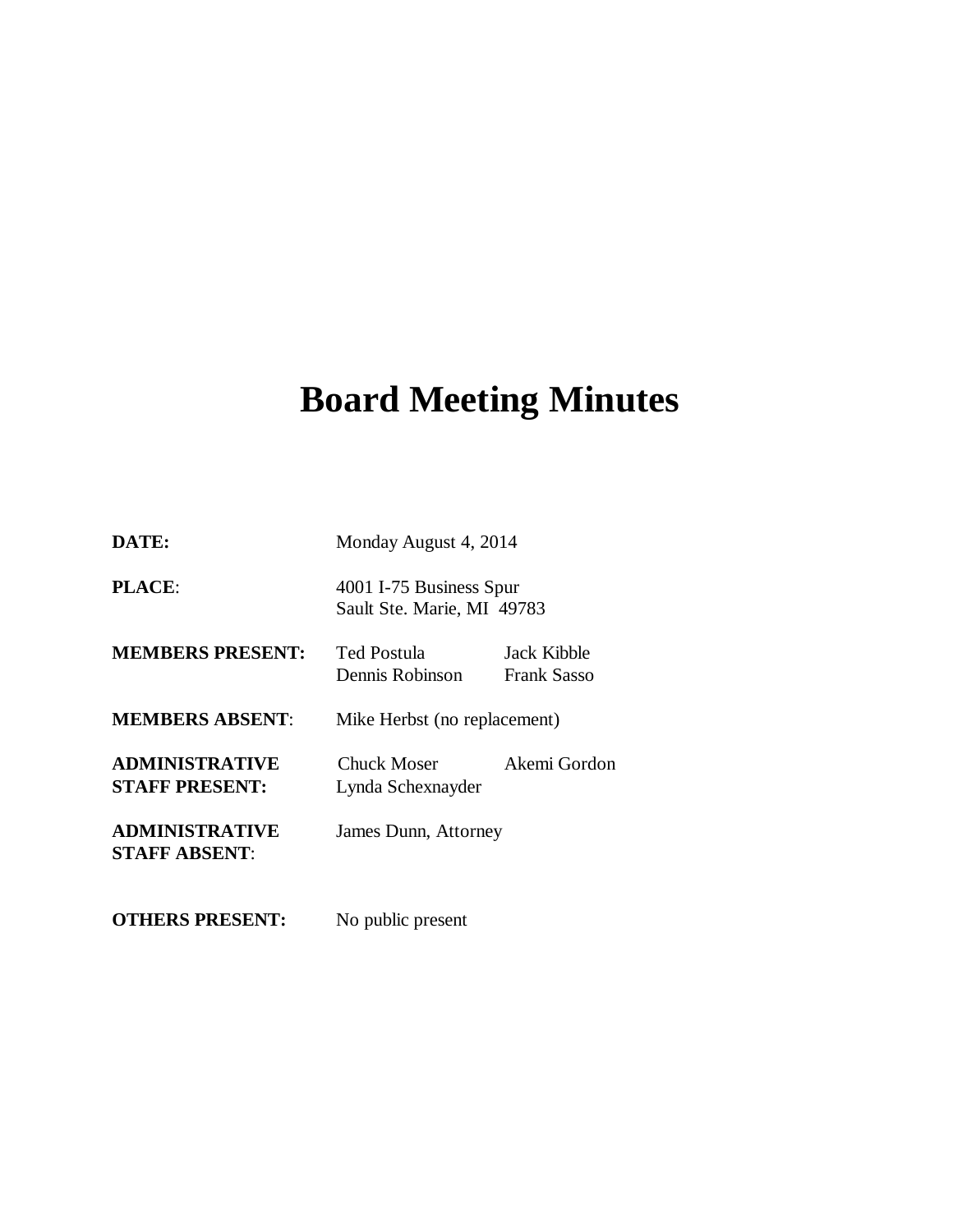**BOARD MEETING Page 2 August 4, 2014**

## **I. - II. CALL TO ORDER/ROLL CALL**

The meeting was called to order at 4:05p.m. by Chairman Sasso. All Directors were present with the exception of Mike Herbst who has recently resigned. There has been no replacement from Luce County yet.

# **III. PUBLIC COMMENTS**

There were no public comments.

# **IV. APPROVAL OF BOARD MINUTES –July 7, 2014**

With regard to Minutes for July 7, 2014; IT **WAS MOVED** by Director Kibble; **SUPPORTED** by Director Postula to approve said minutes. **UNANIMOUS.** Motion carried.

## **V. FINANCIAL REPORT-P.E.-June 30, 2014**

## **IN GENERAL**

Finance Director Gordon reported budgets for FYE 2015 will be in next board packet.

## **BUSSING**

Gordon reported there is an 8% decline in fare revenue and a 3% decrease in passengers. Chippewa County is experiencing the majority of decreases in revenue and passengers. Gordon reported she and Lynda will be working on some analyses of some of our less used routes to determine whether some changes need to be made.

Gordon reported the bus system is barely breaking even.

## **FERRIES**

Gordon reported total fares increased 7% for the month of June, but we're still down 3% for the year. Vehicles and passengers were both down for June and continue to be down for the year.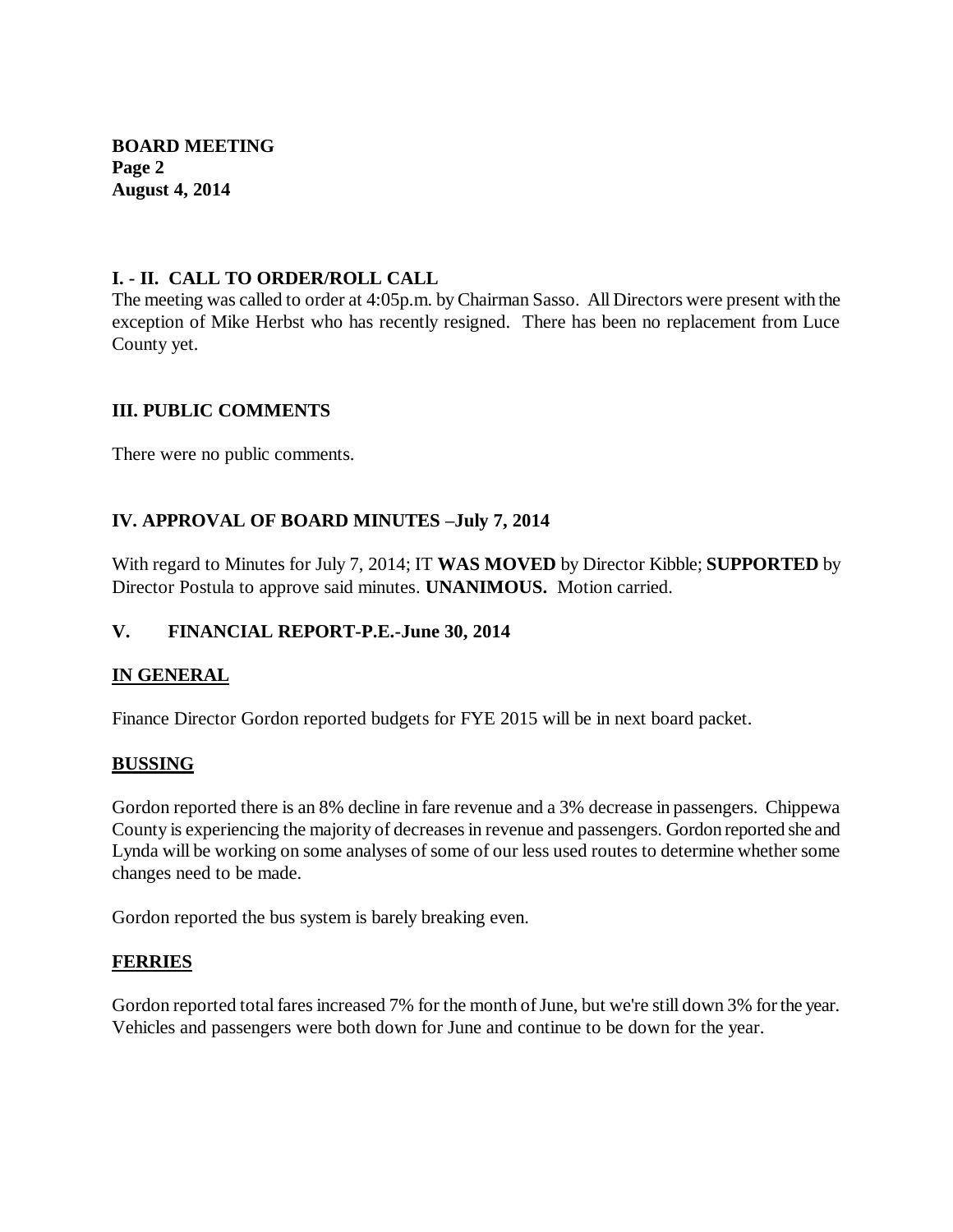## **BOARD MEETING Page 3 August 4, 2014**

Drummond had a decent June for revenue which brought the revenue to a 2% increase for the year.

Sugar's fares were down for June, tickets purchased in May before the increase are probably still being used.

Neebish fares were up for the month of June as well but still down 10% for the year. This is due to the difference in winter operations from last year.

Gordon went over financials for June, YTD and the 4th of July traffic.

#### **VI. DIRECTOR'S REPORT**

#### **BUSSING**

Director Moser reported two buses are prepared to sell with bids due Friday, August 8, 2014.

Moser gave an explanation regarding the retrospective adjustment; large claim that needed to be reserved very high.

#### **FERRIES**

Moser went over the Neebish II Upgrade Project. EUPTA solicited for a second time for a Naval Architect for the Neebish II vessel upgrade project and have thus far received five responses. The deadline is this Friday.

Moser reported MDOT-Passenger Transportation Division (PTD) has the responsibility of budgeting for all of the transit providers in the state. They have pretty wide discretion in regard to budgeting aside from what they are required to budget for by law, i.e., ferry operating for EUPTA and BITA. Currently rural systems are very concerned that PTD is more prone to under budget for rural transit operations and there have been questions in regard to PA 51 and the Comprehensive Transportation Fund (CTF). Questions such as how much authority does the PTD actually have, and how funding flows through the CTF. How formula funding is set up and how it works. MPTA's Rural Operators Committee has set up a one day training opportunity for transit managers that will give in depth information on how this works, the history of the transit funding program, etc. with Bill Hamilton, who is head of the Senate Fiscal Agency. He is recognized as one of if not the leading expert in the State in regard to transportation funding. The training is free and is set for August 12th. Moser is planning to attend.